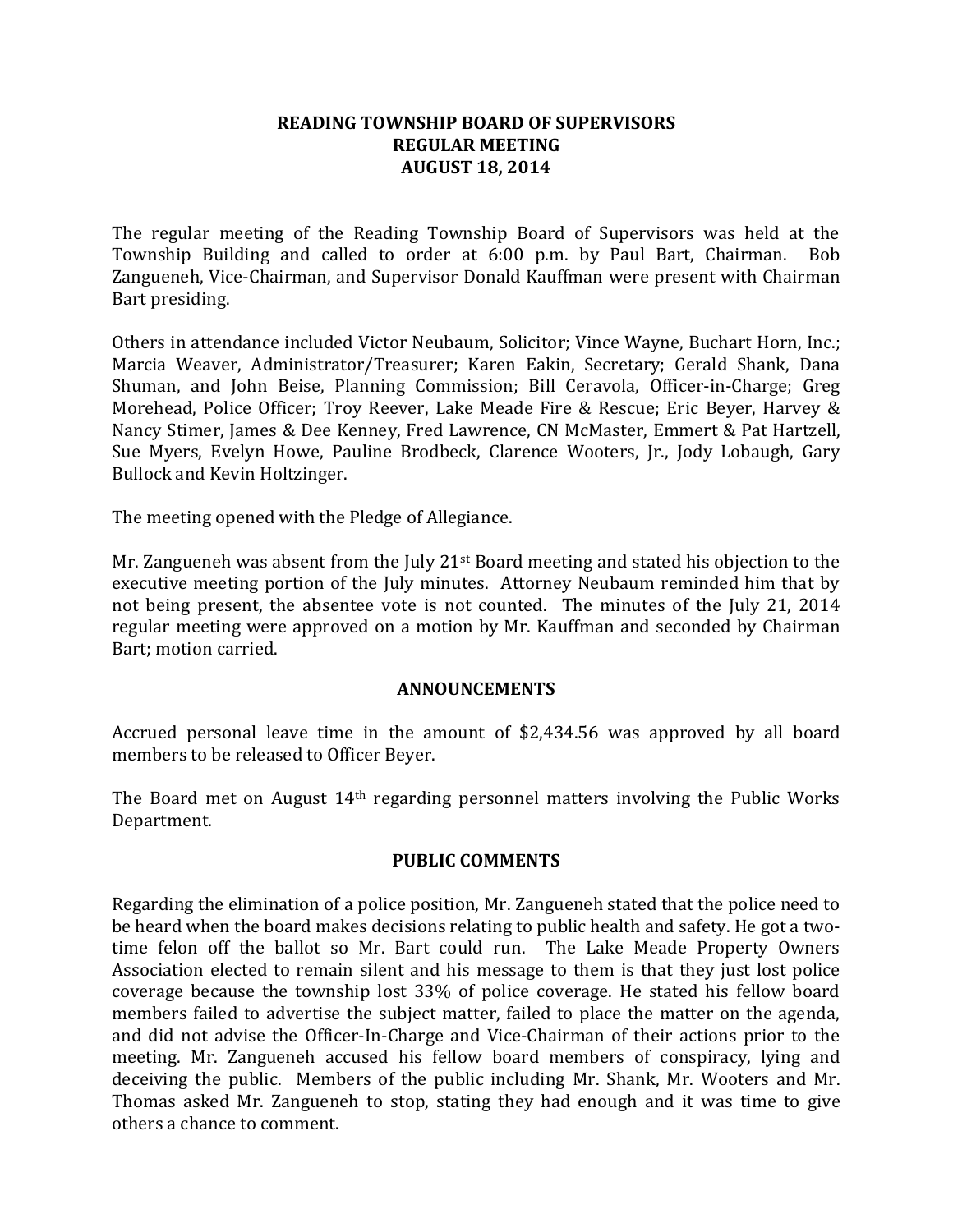Mr. Stimer expressed displeasure with the way the police run the township. He wants the Board to listen to the people.

Mr. Bart stated that the township had two consecutive years of over-spending and eliminating one police position was a financial decision. Earned income tax is at its maximum rate the township can collect and the only other option available to the township was to raise the real estate tax. There is concern for DCED oversight if General Fund expenditures exceed income for three years in a row. A decision needed to be made to reduce expenditures rather than raise the real estate tax.

Mr. Zangueneh accused his fellow board members of reducing police services because there was not enough crime. Officer Ceravola confirmed that he and Chairman Bart did have a meeting approximately six weeks ago and discussed various options to reduce spending. Chairman Bart said none of those other options would save enough money at this point for the remaining half of the year. The township had to balance the work and the public works department needs to spend time mowing dangerous intersections to prevent accidents. Officer Ceravola said the township police can respond faster to accidents and that the state police will only respond to emergencies.

Mr. Keeney inquired if the issue is related to fines and would the position have been eliminated if the officers were more aggressive. Chairman Bart said when he spoke with Officer Ceravola there were no good answers. Mr. Beyer stated that the township only received half of the fine money brought in by the department and that being more aggressive would still not bring in enough revenue to cover expenses.

Mr. Harvey expressed concern regarding the purchase of a new tractor. Mr. Kauffman stated the previous tractor was 17 years old.

Mr. Holtzinger stated the township lost \$600,000 within the last 4 to 5 years. Isn't now the time to take the finances seriously? He is proud of the board for not raising taxes. People are hurting with the last assessment and the last thing they need is another tax increase.

Mr. Wooters expressed concern regarding the way Officer Beyer and the police handled a family matter.

Mr. Wickline said the public works road crew just mowed Sowers Road and Fish & Game Road and you can see now if a deer comes out on the road. He said that the new tractor is amazing and worth every penny and stated "that is safety in my mind."

Officer Ceravola expressed concern for call volume issues. A DUI is a minimum of 4 to 5 hours on one case. He said the police don't have time for traffic stops. Mr. Bart expressed concerns regarding liability issues with special duty assignments. Mr. Hartzell said the public does not know the statistics. Mrs. Brodbeck stated that there should be police coverage.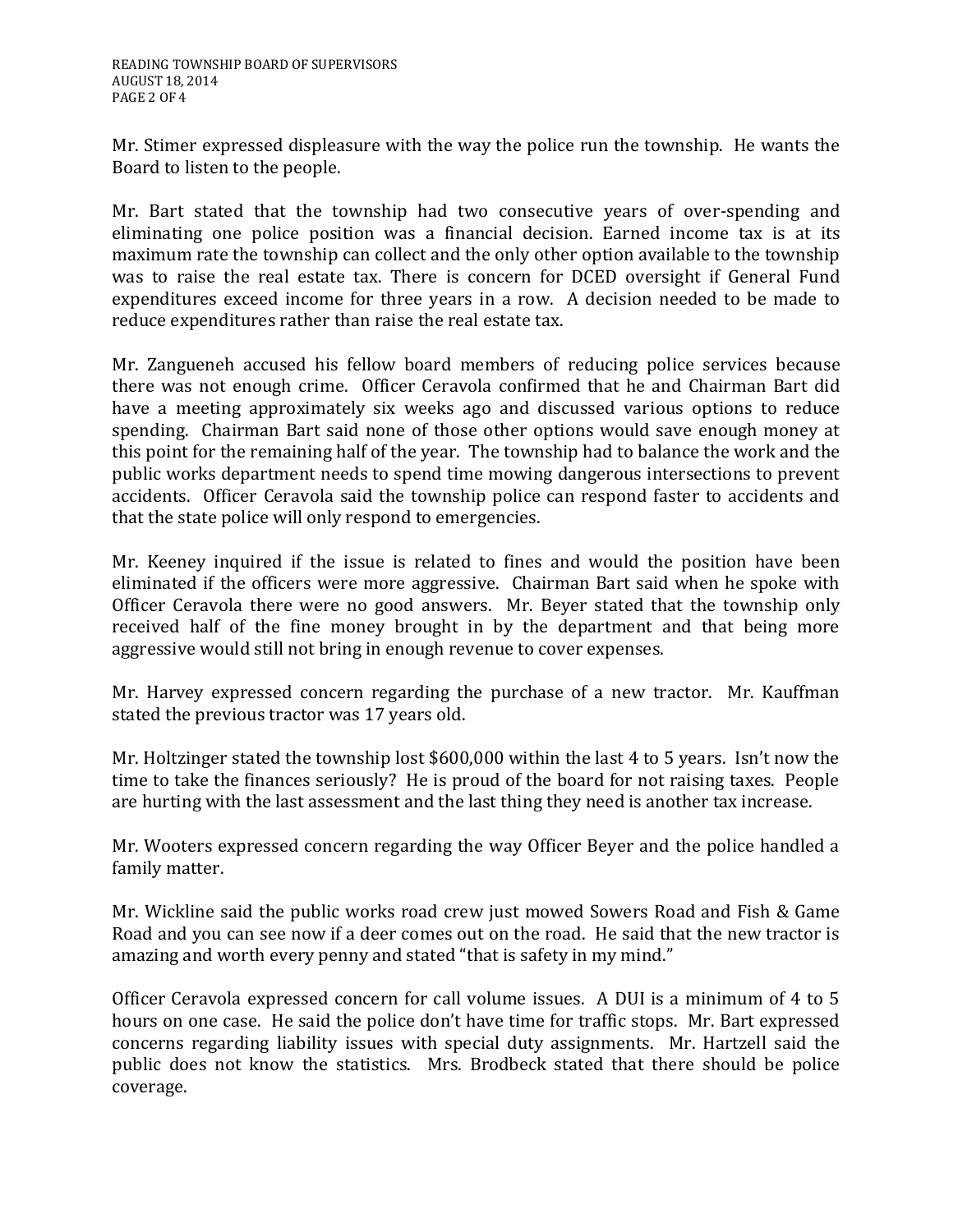READING TOWNSHIP BOARD OF SUPERVISORS AUGUST 18, 2014 PAGE 3 OF 4

Mr. Holtzinger wanted to take a moment to express his gratitude to all three police officers for all they do. He expressed his appreciation for the difficult decision the board made in this matter and said they are setting precedence for the rest of government to follow.

### **ENGINEER'S REPORT**

### **Hampton Heights**

Mr. Wayne attended the meeting in place of Mr. Mains. He stated that Mr. Mains has been working on a draft Stormwater Management Amendment regarding Hampton Heights.

### **TREASURER'S REPORT**

The General Fund had a negative income balance of \$18,000 for the month of July. There were no unusual expenditures with the exception of \$4,600 for the property appraisals. Mr. Neubaum stated that the Township received the highest and best appraisals but property values have come down in recent years. Chairman Bart stated that he and Ms. Weaver will attend a budget workshop in September held by the Adams County Association of Township Officials. Chairman Bart made a motion to accept the Treasurer's Report as submitted, Mr. Kauffman seconded; motion carried unanimously.

## **ADMINISTRATIVE REPORTS**

Chairman Bart stated that the opening of Brough Hill Road is scheduled for Thursday, August 21<sup>st</sup>. There was a discussion of the emergency responders and the purchase of a fire engine.

Department Reports, for the month of July, submitted from the Police, Public Works Department, and Building Inspector were approved as submitted on a motion by Chairman Bart and seconded by Mr. Kauffman; motion carried unanimously.

# **MISCELLANEOUS**

### **Church Building Property**

Pastor Fontanez & Maggie Paulino expressed interest in purchasing the church property and asked to set a date for a meeting with Township representatives. Solicitor Neubaum stated that information was given to Pastor Fontanez and that there would need to be offsets to cover the expenses involving a separate well, septic system, and subdivision. He suggested that details need to be worked out and that he should attend the meeting when scheduled. Mr. Hartzell inquired whether alternative buyers were sought.

### **Purchase of Torque Wrench**

The Public Works Department requested the purchase of a  $\frac{3}{4}$ " drive torque wrench for \$455.00. Mr. Kauffman made a motion to approve the purchase of the torque wrench, Chairman Bart seconded; motion carried unanimously.